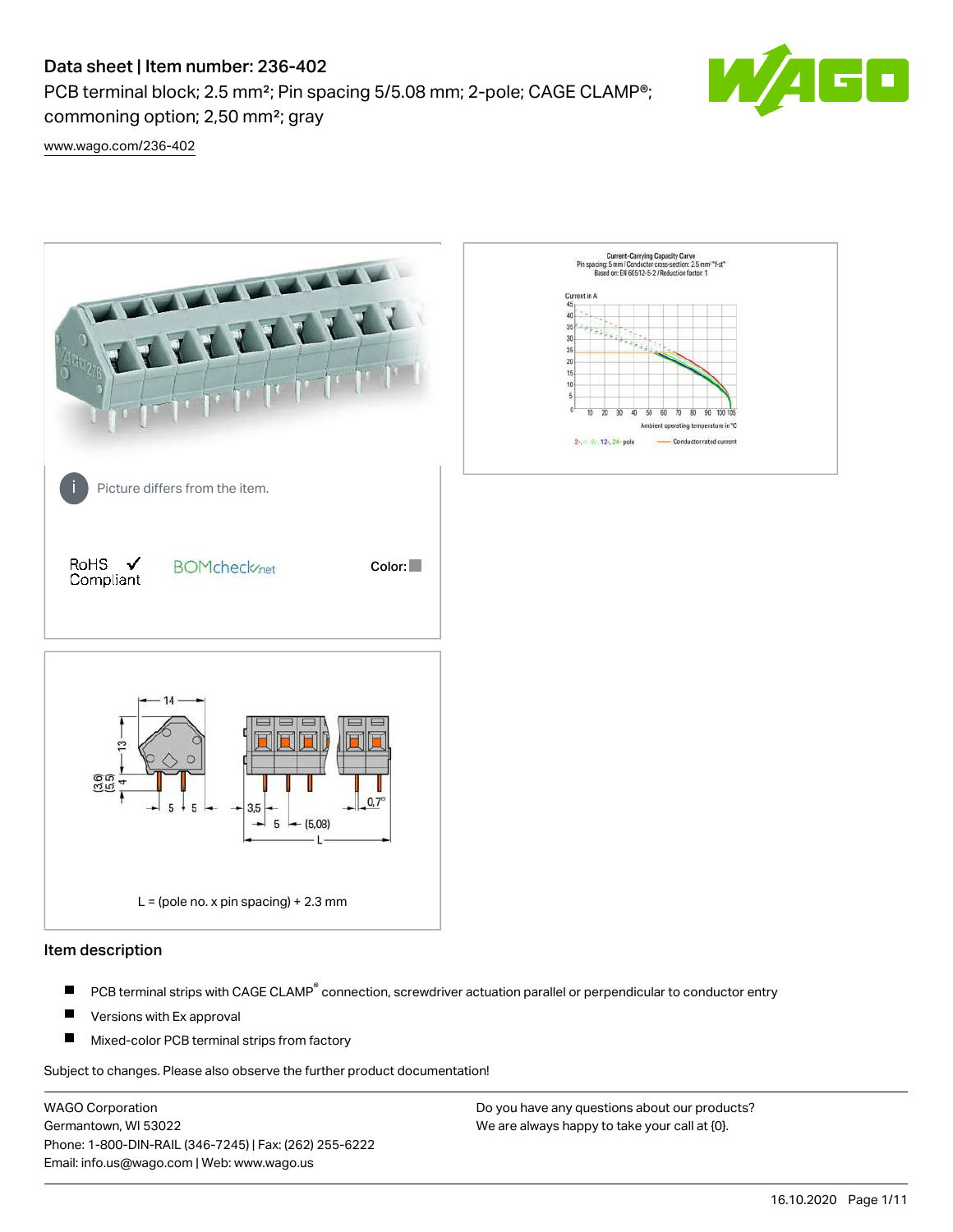

- $\blacksquare$ Operating tools for factory wiring
- $\blacksquare$ 45° conductor entry angle permits a wide range of applications and wiring options
- $\blacksquare$ Set to metric or inch pin spacing by compressing PCB terminal strips or pulling them apart

## Data

## Electrical data

#### Ratings per IEC/EN 60664-1

| Ratings per                 | IEC/EN 60664-1                                                        |
|-----------------------------|-----------------------------------------------------------------------|
| Rated voltage (III / 3)     | 250 V                                                                 |
| Rated surge voltage (III/3) | 4 <sub>k</sub> V                                                      |
| Rated voltage (III/2)       | 320 V                                                                 |
| Rated surge voltage (III/2) | 4 <sub>k</sub> V                                                      |
| Nominal voltage (II/2)      | 630 V                                                                 |
| Rated surge voltage (II/2)  | 4 <sub>k</sub> V                                                      |
| Rated current               | 24 A                                                                  |
| Legend (ratings)            | $(III / 2)$ $\triangle$ Overvoltage category III / Pollution degree 2 |

## Ratings per UL 1059

| Approvals per                  | UL 1059 |
|--------------------------------|---------|
| Rated voltage UL (Use Group B) | 300 V   |
| Rated current UL (Use Group B) | 15 A    |
| Rated voltage UL (Use Group D) | 300 V   |
| Rated current UL (Use Group D) | 10 A    |

### Ratings per CSA

| Approvals per                   | CSA   |
|---------------------------------|-------|
| Rated voltage CSA (Use Group B) | 300 V |
| Rated current CSA (Use Group B) | 15 A  |
| Rated voltage CSA (Use Group D) | 300 V |
| Rated current CSA (Use Group D) | 10 A  |

## Connection data

| Connection technology | CAGE CLAMP <sup>®</sup>                 |
|-----------------------|-----------------------------------------|
| Actuation type        | Operating tool                          |
| Solid conductor       | $0.08$ 2.5 mm <sup>2</sup> / 28  12 AWG |

Subject to changes. Please also observe the further product documentation!

| <b>WAGO Corporation</b>                                | Do you have any questions about our products? |
|--------------------------------------------------------|-----------------------------------------------|
| Germantown, WI 53022                                   | We are always happy to take your call at {0}. |
| Phone: 1-800-DIN-RAIL (346-7245)   Fax: (262) 255-6222 |                                               |
| Email: info.us@wago.com   Web: www.wago.us             |                                               |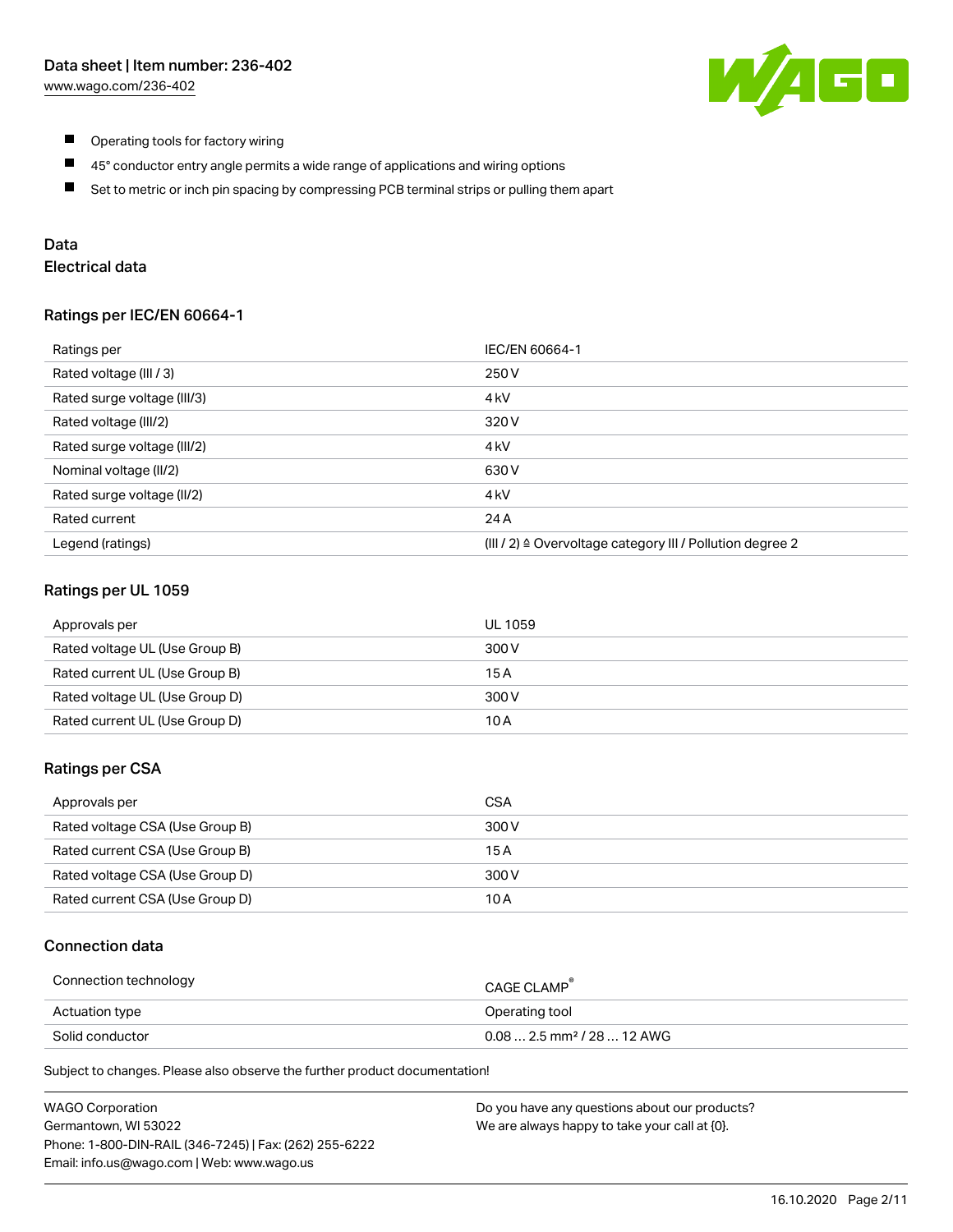[www.wago.com/236-402](http://www.wago.com/236-402)



| Fine-stranded conductor                           | $0.08$ 2.5 mm <sup>2</sup> / 28  12 AWG |
|---------------------------------------------------|-----------------------------------------|
| Fine-stranded conductor; with insulated ferrule   | $0.251.5$ mm <sup>2</sup>               |
| Fine-stranded conductor; with uninsulated ferrule | $0.251.5$ mm <sup>2</sup>               |
| Strip length                                      | $56$ mm $/ 0.20.24$ inch                |
| Conductor connection direction to PCB             | 45°                                     |
| Pole No.                                          | 2                                       |
| Total number of connection points                 | 2                                       |
| Total number of potentials                        | 2                                       |
| Number of connection types                        |                                         |
| Number of levels                                  | 1                                       |
| Note (conductor cross-section)                    | 12 AWG: THHN, THWN                      |

## Physical data

| Pin spacing                          | 5/5.08 mm / 0.197/0.2 inch |
|--------------------------------------|----------------------------|
| Width                                | 12.3 mm / 0.484 inch       |
| Height                               | 17 mm / 0.669 inch         |
| Height from the surface              | 13 mm / 0.512 inch         |
| Depth                                | 14 mm / 0.551 inch         |
| Solder pin length                    | 4 mm                       |
| Solder pin dimensions                | $0.7 \times 0.7$ mm        |
| Drilled hole diameter with tolerance | $1.1$ <sup>(+0.1)</sup> mm |

## PCB contact

| PCB contact                         | тнт                                      |
|-------------------------------------|------------------------------------------|
| Solder pin arrangement              | over the entire terminal strip (in-line) |
| Number of solder pins per potential |                                          |

## Material Data

| Color                       | gray                                   |
|-----------------------------|----------------------------------------|
| Material group              |                                        |
| Insulation material         | Polyamide (PA66)                       |
| Flammability class per UL94 | V <sub>0</sub>                         |
| Clamping spring material    | Chrome nickel spring steel (CrNi)      |
| Contact material            | Electrolytic copper $(E_{\text{CII}})$ |
| Contact plating             | tin-plated                             |
| Fire load                   | $0.028$ MJ                             |

Subject to changes. Please also observe the further product documentation!

| <b>WAGO Corporation</b>                                | Do you have any questions about our products? |
|--------------------------------------------------------|-----------------------------------------------|
| Germantown, WI 53022                                   | We are always happy to take your call at {0}. |
| Phone: 1-800-DIN-RAIL (346-7245)   Fax: (262) 255-6222 |                                               |
| Email: info.us@wago.com   Web: www.wago.us             |                                               |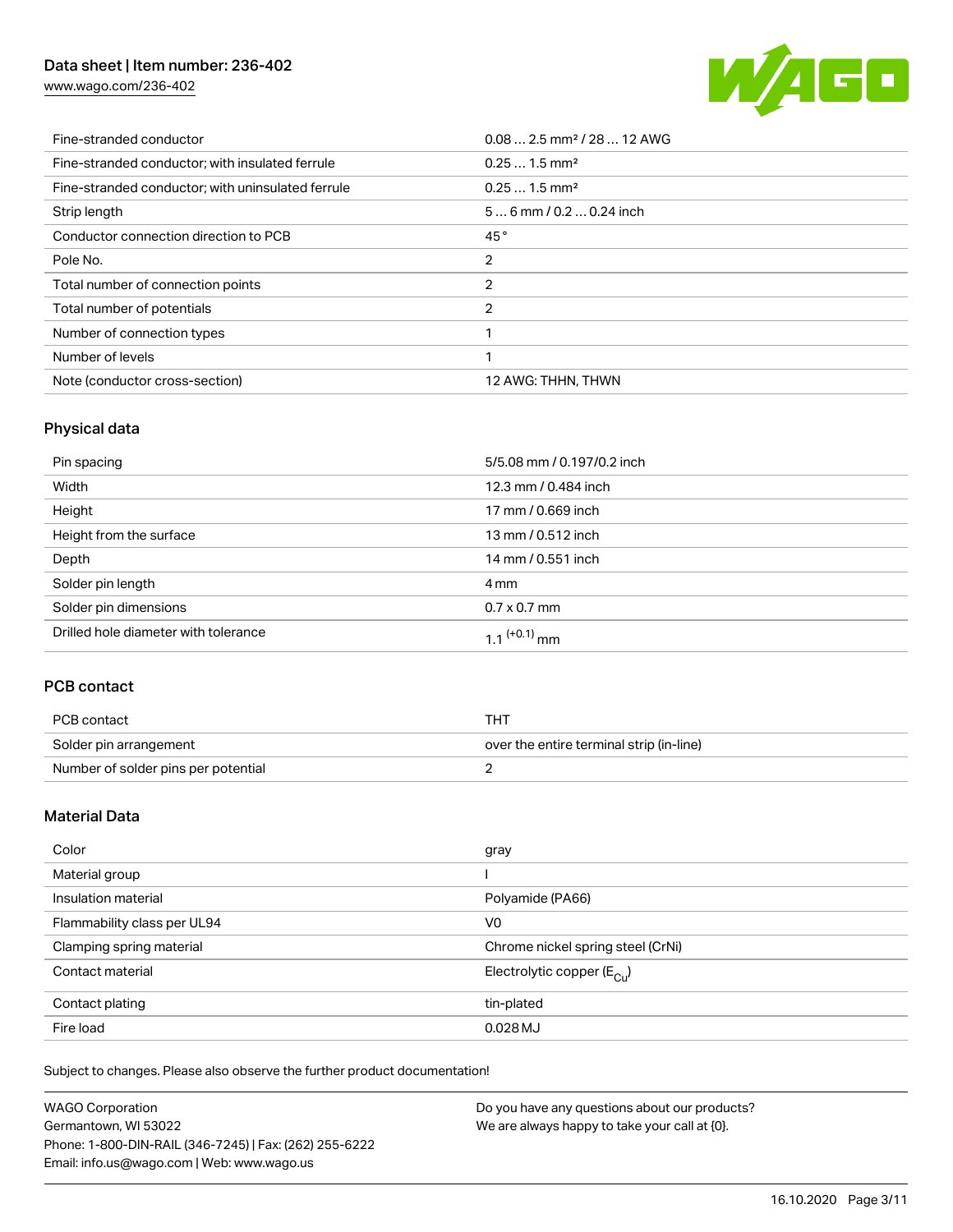[www.wago.com/236-402](http://www.wago.com/236-402)



| Weight                     | 1.9 <sub>q</sub> |
|----------------------------|------------------|
| Environmental Pequirements |                  |

#### Environmental Requirements

| Limit temperature range | $-60+105 °C$ |
|-------------------------|--------------|
|                         |              |

## Commercial data

| Product Group         | 4 (Printed Circuit) |
|-----------------------|---------------------|
| Packaging type        | <b>BOX</b>          |
| Country of origin     | CН                  |
| <b>GTIN</b>           | 4044918768719       |
| Customs tariff number | 85369010000         |

## Approvals / Certificates

## Country specific Approvals

|      |                                 |                                 | Certificate |
|------|---------------------------------|---------------------------------|-------------|
| Logo | Approval                        | <b>Additional Approval Text</b> | name        |
|      | <b>CCA</b>                      | EN 60947                        | NTR NL-     |
|      | <b>DEKRA Certification B.V.</b> |                                 | 7109        |
|      | <b>CCA</b>                      | EN 60998                        | NTR NL-     |
|      | DEKRA Certification B.V.        |                                 | 7195        |
|      | <b>CCA</b>                      | EN 60947                        | 2168090.01  |
| KEMA | DEKRA Certification B.V.        |                                 |             |
|      | <b>CSA</b>                      | C22.2 No. 158                   | 1673957     |
|      | DEKRA Certification B.V.        |                                 |             |

#### Ship Approvals

| Logo          | Approval                  | <b>Additional Approval Text</b> | Certificate<br>name |
|---------------|---------------------------|---------------------------------|---------------------|
|               | BV<br>Bureau Veritas S.A. | IEC 60998                       | 11915/D0<br>BV      |
| <b>BUREAU</b> |                           |                                 |                     |

Subject to changes. Please also observe the further product documentation!

| <b>WAGO Corporation</b>                                | Do you have any questions about our products? |
|--------------------------------------------------------|-----------------------------------------------|
| Germantown, WI 53022                                   | We are always happy to take your call at {0}. |
| Phone: 1-800-DIN-RAIL (346-7245)   Fax: (262) 255-6222 |                                               |
| Email: info.us@wago.com   Web: www.wago.us             |                                               |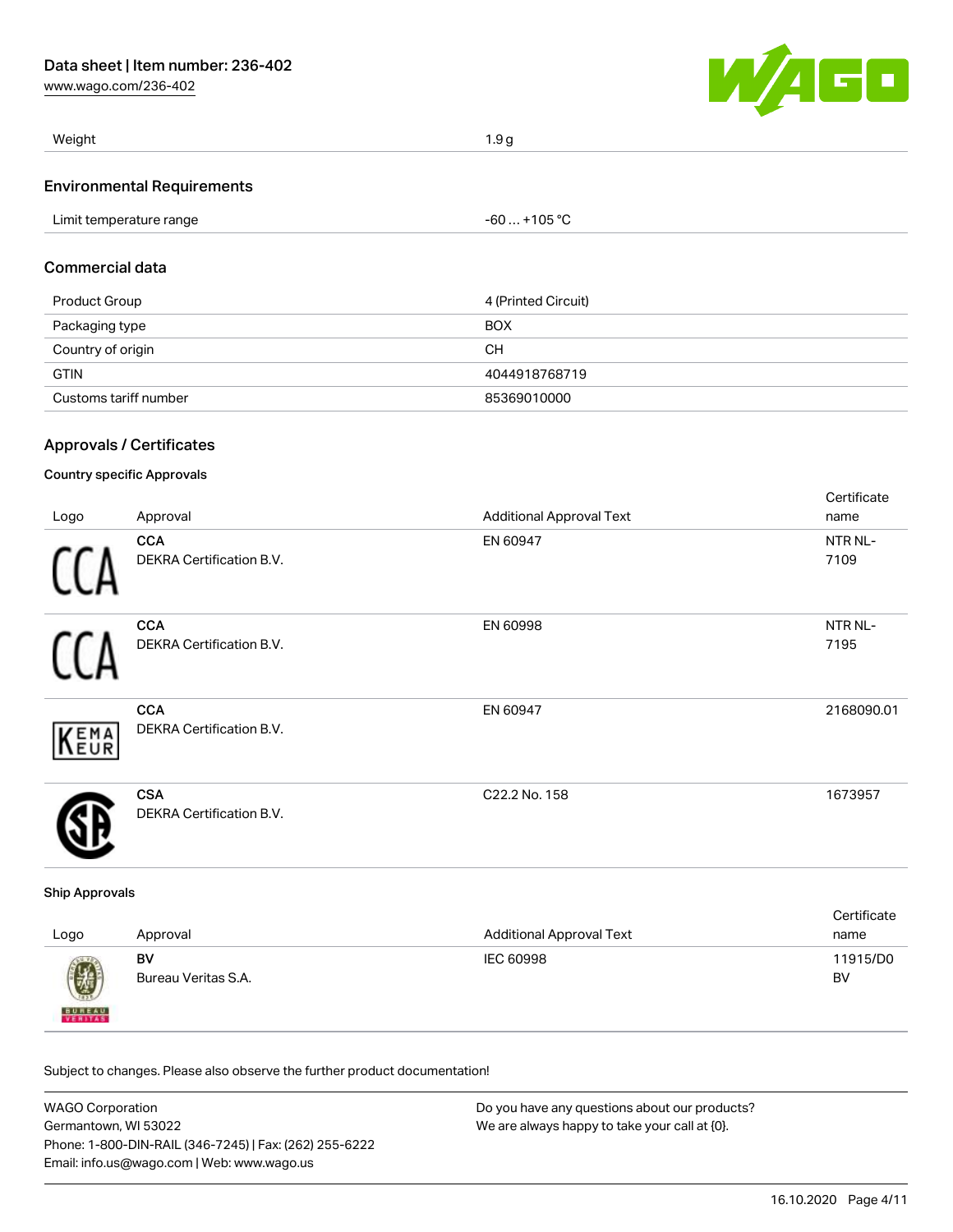#### UL-Approvals

| a l<br>-4 | an Barat |  |
|-----------|----------|--|
|           |          |  |

| Logo                                                 | Approval                             | <b>Additional Approval Text</b> | Certificate<br>name |
|------------------------------------------------------|--------------------------------------|---------------------------------|---------------------|
| $\overline{\phantom{0}}$<br>$\overline{\phantom{a}}$ | UR<br>Underwriters Laboratories Inc. | <b>UL 1059</b>                  | 20180629-<br>E45172 |

#### **Counterpart**

## Compatible products

#### ferrule

| Item no.: 216-101<br>Ferrule; Sleeve for 0.5 mm <sup>2</sup> / AWG 22; uninsulated; electro-tin plated; silver-colored  | www.wago.com/216-101 |
|-------------------------------------------------------------------------------------------------------------------------|----------------------|
| Item no.: 216-102<br>Ferrule; Sleeve for 0.75 mm <sup>2</sup> / AWG 20; uninsulated; electro-tin plated; silver-colored | www.wago.com/216-102 |
| Item no.: 216-103<br>Ferrule; Sleeve for 1 mm <sup>2</sup> / AWG 18; uninsulated; electro-tin plated                    | www.wago.com/216-103 |
| Item no.: 216-104<br>Ferrule; Sleeve for 1.5 mm <sup>2</sup> / AWG 16; uninsulated; electro-tin plated; silver-colored  | www.wago.com/216-104 |
| Item no.: 216-121<br>Ferrule; Sleeve for 0.5 mm <sup>2</sup> / AWG 22; uninsulated; electro-tin plated; silver-colored  | www.wago.com/216-121 |
| Item no.: 216-122<br>Ferrule; Sleeve for 0.75 mm <sup>2</sup> / AWG 20; uninsulated; electro-tin plated; silver-colored | www.wago.com/216-122 |
| Item no.: 216-123<br>Ferrule; Sleeve for 1 mm <sup>2</sup> / AWG 18; uninsulated; electro-tin plated; silver-colored    | www.wago.com/216-123 |
| Item no.: 216-124<br>Ferrule; Sleeve for 1.5 mm <sup>2</sup> / AWG 16; uninsulated; electro-tin plated                  | www.wago.com/216-124 |
| Item no.: 216-131<br>Ferrule; Sleeve for 0.25 mm <sup>2</sup> / AWG 24; uninsulated; electro-tin plated; silver-colored | www.wago.com/216-131 |
| Item no.: 216-132<br>Ferrule; Sleeve for 0.34 mm <sup>2</sup> / AWG 24; uninsulated; electro-tin plated                 | www.wago.com/216-132 |
| Item no.: 216-141                                                                                                       |                      |

Subject to changes. Please also observe the further product documentation!

WAGO Corporation Germantown, WI 53022 Phone: 1-800-DIN-RAIL (346-7245) | Fax: (262) 255-6222 Email: info.us@wago.com | Web: www.wago.us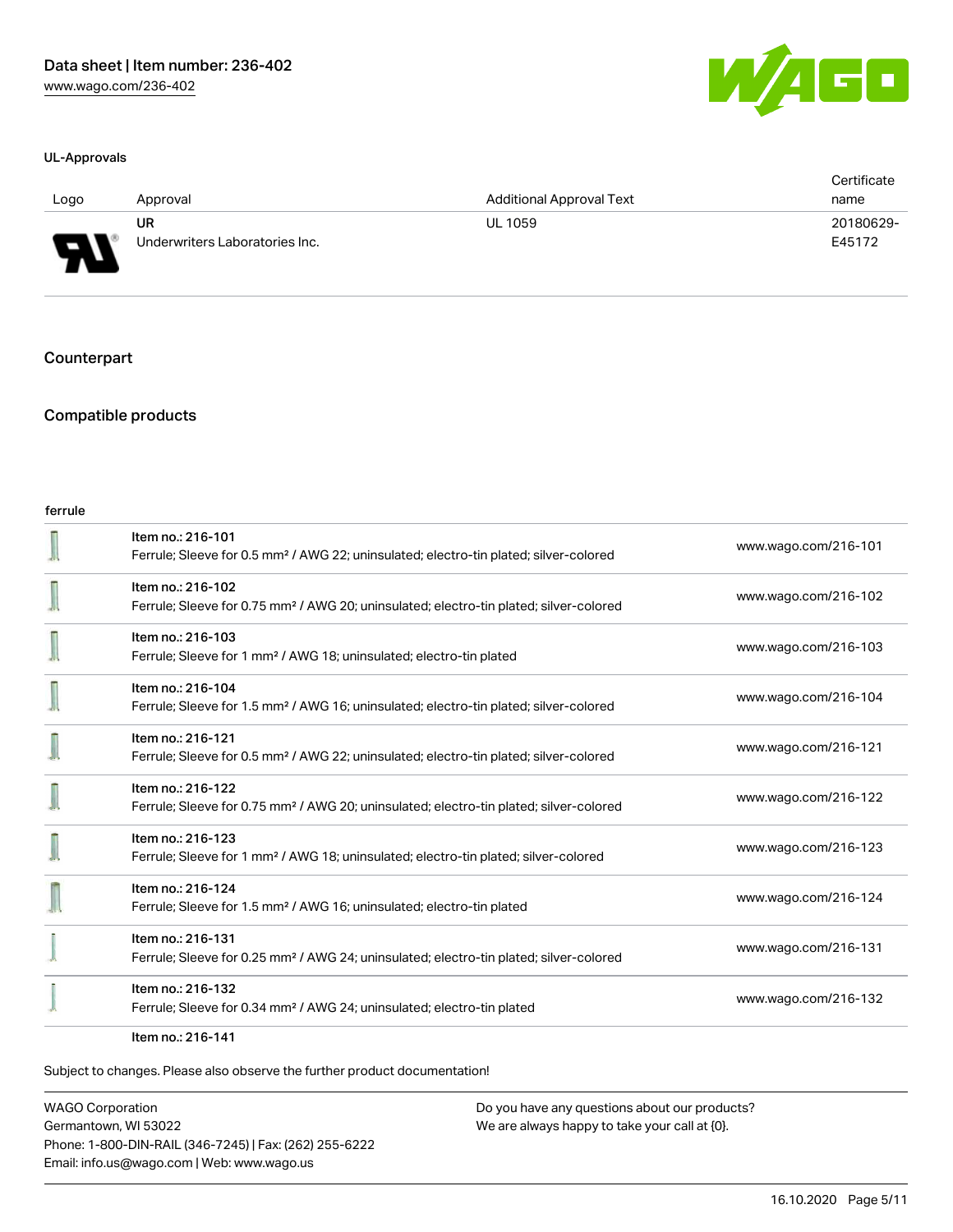[www.wago.com/236-402](http://www.wago.com/236-402)



| Ferrule; Sleeve for 0.5 mm <sup>2</sup> / 20 AWG; uninsulated; electro-tin plated; electrolytic copper; gastight<br>crimped; acc. to DIN 46228, Part 1/08.92                                            | www.wago.com/216-141 |
|---------------------------------------------------------------------------------------------------------------------------------------------------------------------------------------------------------|----------------------|
| Item no.: 216-142<br>Ferrule; Sleeve for 0.75 mm <sup>2</sup> / 18 AWG; uninsulated; electro-tin plated; electrolytic copper; gastight<br>crimped; acc. to DIN 46228, Part 1/08.92                      | www.wago.com/216-142 |
| Item no.: 216-143<br>Ferrule; Sleeve for 1 mm <sup>2</sup> / AWG 18; uninsulated; electro-tin plated; electrolytic copper; gastight<br>crimped; acc. to DIN 46228, Part 1/08.92                         | www.wago.com/216-143 |
| Item no.: 216-144<br>Ferrule; Sleeve for 1.5 mm <sup>2</sup> / AWG 16; uninsulated; electro-tin plated; electrolytic copper; gastight<br>crimped; acc. to DIN 46228, Part 1/08.92; silver-colored       | www.wago.com/216-144 |
| Item no.: 216-151<br>Ferrule; Sleeve for 0.25 mm <sup>2</sup> / AWG 24; uninsulated; electro-tin plated                                                                                                 | www.wago.com/216-151 |
| Item no.: 216-152<br>Ferrule; Sleeve for 0.34 mm <sup>2</sup> / AWG 24; uninsulated; electro-tin plated                                                                                                 | www.wago.com/216-152 |
| Item no.: 216-201<br>Ferrule; Sleeve for 0.5 mm <sup>2</sup> / 20 AWG; insulated; electro-tin plated; white                                                                                             | www.wago.com/216-201 |
| Item no.: 216-202<br>Ferrule; Sleeve for 0.75 mm <sup>2</sup> / 18 AWG; insulated; electro-tin plated; gray                                                                                             | www.wago.com/216-202 |
| Item no.: 216-203<br>Ferrule; Sleeve for 1 mm <sup>2</sup> / AWG 18; insulated; electro-tin plated; red                                                                                                 | www.wago.com/216-203 |
| Item no.: 216-204<br>Ferrule; Sleeve for 1.5 mm <sup>2</sup> / AWG 16; insulated; electro-tin plated; black                                                                                             | www.wago.com/216-204 |
| Item no.: 216-221<br>Ferrule; Sleeve for 0.5 mm <sup>2</sup> / 20 AWG; insulated; electro-tin plated; white                                                                                             | www.wago.com/216-221 |
| Item no.: 216-222<br>Ferrule; Sleeve for 0.75 mm <sup>2</sup> / 18 AWG; insulated; electro-tin plated; gray                                                                                             | www.wago.com/216-222 |
| Item no.: 216-223<br>Ferrule; Sleeve for 1 mm <sup>2</sup> / AWG 18; insulated; electro-tin plated; red                                                                                                 | www.wago.com/216-223 |
| Item no.: 216-224<br>Ferrule; Sleeve for 1.5 mm <sup>2</sup> / AWG 16; insulated; electro-tin plated; black                                                                                             | www.wago.com/216-224 |
| Item no.: 216-241<br>Ferrule; Sleeve for 0.5 mm <sup>2</sup> / 20 AWG; insulated; electro-tin plated; electrolytic copper; gastight<br>crimped; acc. to DIN 46228, Part 4/09.90; white                  | www.wago.com/216-241 |
| Item no.: 216-242<br>Ferrule; Sleeve for 0.75 mm <sup>2</sup> / 18 AWG; insulated; electro-tin plated; electrolytic copper; gastight<br>crimped; acc. to DIN 46228, Part 4/09.90; gray                  | www.wago.com/216-242 |
| Item no.: 216-243<br>Ferrule; Sleeve for 1 mm <sup>2</sup> / AWG 18; insulated; electro-tin plated; electrolytic copper; gastight crimped; www.wago.com/216-243<br>acc. to DIN 46228, Part 4/09.90; red |                      |
| $Hcm$ $n0$ , $216.244$                                                                                                                                                                                  |                      |

Item no.: 216-244

Subject to changes. Please also observe the further product documentation!

WAGO Corporation Germantown, WI 53022 Phone: 1-800-DIN-RAIL (346-7245) | Fax: (262) 255-6222 Email: info.us@wago.com | Web: www.wago.us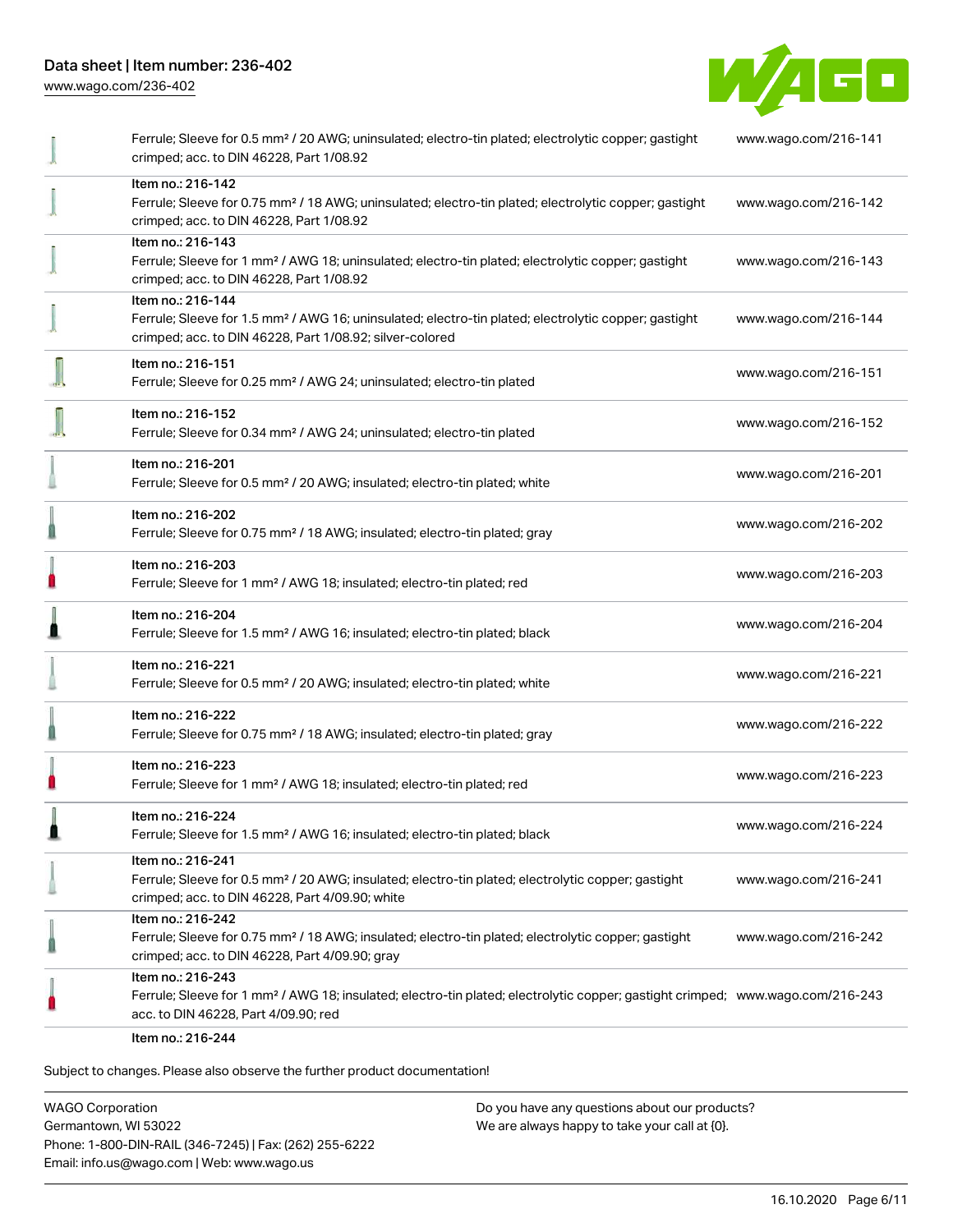[www.wago.com/236-402](http://www.wago.com/236-402)



|                     | Ferrule; Sleeve for 1.5 mm <sup>2</sup> / AWG 16; insulated; electro-tin plated; electrolytic copper; gastight<br>crimped; acc. to DIN 46228, Part 4/09.90; black                                       | www.wago.com/216-244             |
|---------------------|---------------------------------------------------------------------------------------------------------------------------------------------------------------------------------------------------------|----------------------------------|
|                     | Item no.: 216-262<br>Ferrule; Sleeve for 0.75 mm <sup>2</sup> / 18 AWG; insulated; electro-tin plated; electrolytic copper; gastight<br>crimped; acc. to DIN 46228, Part 4/09.90; gray                  | www.wago.com/216-262             |
|                     | Item no.: 216-263<br>Ferrule; Sleeve for 1 mm <sup>2</sup> / AWG 18; insulated; electro-tin plated; electrolytic copper; gastight crimped; www.wago.com/216-263<br>acc. to DIN 46228, Part 4/09.90; red |                                  |
|                     | Item no.: 216-264<br>Ferrule; Sleeve for 1.5 mm <sup>2</sup> / AWG 16; insulated; electro-tin plated; electrolytic copper; gastight<br>crimped; acc. to DIN 46228, Part 4/09.90; black                  | www.wago.com/216-264             |
|                     | Item no.: 216-284<br>Ferrule; Sleeve for 1.5 mm <sup>2</sup> / AWG 16; insulated; electro-tin plated; electrolytic copper; gastight<br>crimped; acc. to DIN 46228, Part 4/09.90; black                  | www.wago.com/216-284             |
|                     | Item no.: 216-301<br>Ferrule; Sleeve for 0.25 mm <sup>2</sup> / AWG 24; insulated; electro-tin plated; yellow                                                                                           | www.wago.com/216-301             |
|                     | Item no.: 216-302<br>Ferrule; Sleeve for 0.34 mm <sup>2</sup> / 22 AWG; insulated; electro-tin plated; green                                                                                            | www.wago.com/216-302             |
|                     | Item no.: 216-321<br>Ferrule; Sleeve for 0.25 mm <sup>2</sup> / AWG 24; insulated; electro-tin plated; yellow                                                                                           | www.wago.com/216-321             |
|                     | Item no.: 216-322<br>Ferrule; Sleeve for 0.34 mm <sup>2</sup> / 22 AWG; insulated; electro-tin plated; green                                                                                            | www.wago.com/216-322             |
| tools               |                                                                                                                                                                                                         |                                  |
|                     | Item no.: 210-657<br>Operating tool; Blade: 3.5 x 0.5 mm; with a partially insulated shaft; short; multicoloured                                                                                        | www.wago.com/210-657             |
|                     | Item no.: 210-658<br>Operating tool; Blade: 3.5 x 0.5 mm; with a partially insulated shaft; angled; short; multicoloured                                                                                | www.wago.com/210-658             |
|                     | Item no.: 210-720<br>Operating tool; Blade: 3.5 x 0.5 mm; with a partially insulated shaft; multicoloured                                                                                               | www.wago.com/210-720             |
|                     | Item no.: 236-332<br>Operating tool; natural                                                                                                                                                            | www.wago.com/236-332             |
|                     | Item no.: 236-335<br>Operating tool; gray                                                                                                                                                               | www.wago.com/236-335             |
| Marking accessories |                                                                                                                                                                                                         |                                  |
|                     | Item no.: 210-332/500-202<br>Marking strips; as a DIN A4 sheet; MARKED; 1-16 (160x); Height of marker strip: 3 mm; Strip length 182<br>mm; Horizontal marking; Self-adhesive; white                     | www.wago.com/210-332<br>/500-202 |
|                     | Item no.: 210-332/500-204<br>Marking strips; as a DIN A4 sheet; MARKED; 17-32 (160x); Height of marker strip: 3 mm; Strip length<br>182 mm; Horizontal marking; Self-adhesive; white                    | www.wago.com/210-332<br>/500-204 |
|                     | Subject to changes. Please also observe the further product documentation!                                                                                                                              |                                  |

WAGO Corporation Germantown, WI 53022 Phone: 1-800-DIN-RAIL (346-7245) | Fax: (262) 255-6222 Email: info.us@wago.com | Web: www.wago.us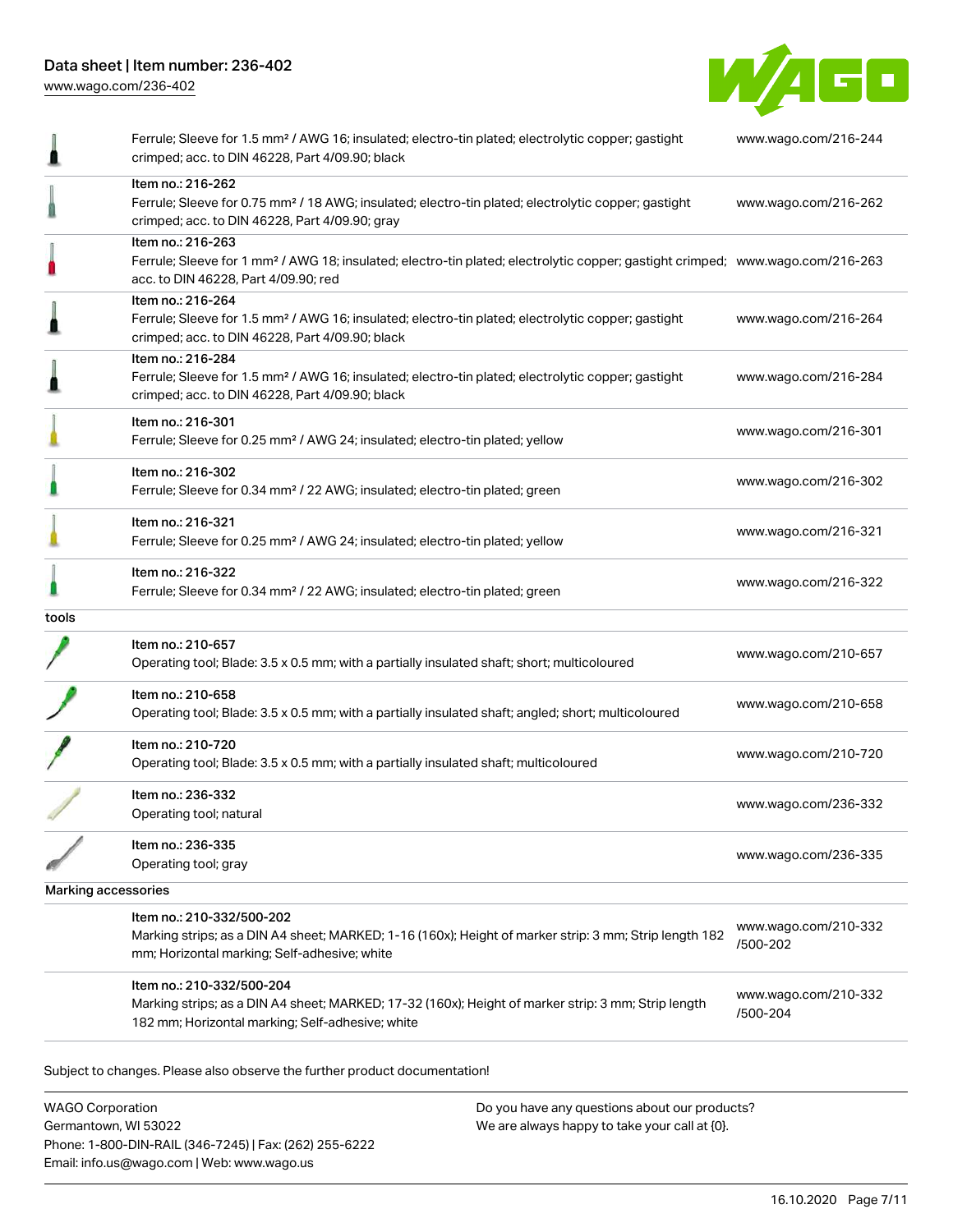Email: info.us@wago.com | Web: www.wago.us

[www.wago.com/236-402](http://www.wago.com/236-402)



|                                   | Item no.: 210-332/500-205<br>Marking strips; as a DIN A4 sheet; MARKED; 1-32 (80x); Height of marker strip: 3 mm; Strip length 182<br>mm; Horizontal marking; Self-adhesive; white   |                                                                                                | /500-205             | www.wago.com/210-332 |
|-----------------------------------|--------------------------------------------------------------------------------------------------------------------------------------------------------------------------------------|------------------------------------------------------------------------------------------------|----------------------|----------------------|
|                                   | Item no.: 210-332/500-206<br>Marking strips; as a DIN A4 sheet; MARKED; 33-48 (160x); Height of marker strip: 3 mm; Strip length<br>182 mm; Horizontal marking; Self-adhesive; white |                                                                                                | /500-206             | www.wago.com/210-332 |
|                                   | Item no.: 210-332/508-202<br>Marking strips; as a DIN A4 sheet; MARKED; 1-16 (160x); Height of marker strip: 3 mm; Strip length 182<br>mm; Horizontal marking; Self-adhesive; white  |                                                                                                | /508-202             | www.wago.com/210-332 |
|                                   | Item no.: 210-332/508-204<br>Marking strips; as a DIN A4 sheet; MARKED; 17-32 (160x); Height of marker strip: 3 mm; Strip length<br>182 mm; Horizontal marking; Self-adhesive; white |                                                                                                | /508-204             | www.wago.com/210-332 |
|                                   | Item no.: 210-332/508-205<br>Marking strips; as a DIN A4 sheet; MARKED; 1-32 (80x); Height of marker strip: 3 mm; Strip length 182<br>mm; Horizontal marking; Self-adhesive; white   |                                                                                                | /508-205             | www.wago.com/210-332 |
|                                   | Item no.: 210-332/508-206<br>Marking strips; as a DIN A4 sheet; MARKED; 33-48 (160x); Height of marker strip: 3 mm; Strip length<br>182 mm; Horizontal marking; Self-adhesive; white |                                                                                                | /508-206             | www.wago.com/210-332 |
| check                             |                                                                                                                                                                                      |                                                                                                |                      |                      |
|                                   | Item no.: 231-127<br>Testing plug module with contact stud; for 236 Series; Pin spacing 5 mm / 0.197 in; 2,50 mm <sup>2</sup> ; gray                                                 |                                                                                                |                      | www.wago.com/231-127 |
|                                   | Item no.: 231-128<br>Testing plug module with contact stud; Pin spacing 5.08 mm / 0.2 in; 2,50 mm <sup>2</sup> ; orange                                                              |                                                                                                | www.wago.com/231-128 |                      |
| <b>Downloads</b><br>Documentation |                                                                                                                                                                                      |                                                                                                |                      |                      |
|                                   | <b>Additional Information</b><br>Technical explanations                                                                                                                              | Apr 3, 2019                                                                                    | pdf<br>3.6 MB        | Download             |
| <b>CAD files</b>                  |                                                                                                                                                                                      |                                                                                                |                      |                      |
| CAD data                          |                                                                                                                                                                                      |                                                                                                |                      |                      |
|                                   | 2D/3D Models 236-402                                                                                                                                                                 |                                                                                                | <b>URL</b>           | Download             |
| <b>CAE</b> data                   |                                                                                                                                                                                      |                                                                                                |                      |                      |
|                                   | EPLAN Data Portal 236-402                                                                                                                                                            |                                                                                                | <b>URL</b>           | Download             |
|                                   | ZUKEN Portal 236-402                                                                                                                                                                 |                                                                                                | <b>URL</b>           | Download             |
|                                   | Subject to changes. Please also observe the further product documentation!                                                                                                           |                                                                                                |                      |                      |
| <b>WAGO Corporation</b>           | Germantown, WI 53022<br>Phone: 1-800-DIN-RAIL (346-7245)   Fax: (262) 255-6222                                                                                                       | Do you have any questions about our products?<br>We are always happy to take your call at {0}. |                      |                      |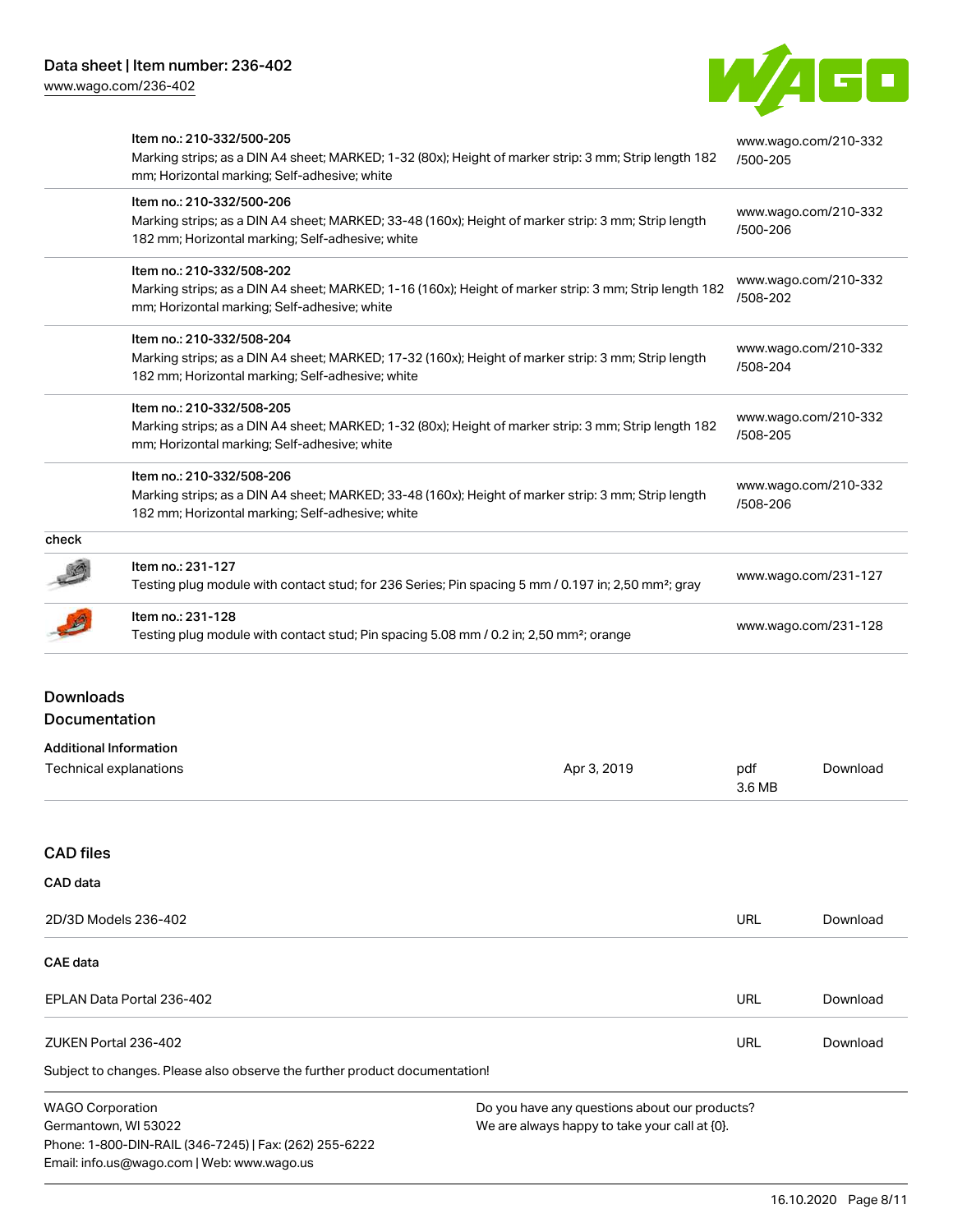#### PCB Design

Symbol and Footprint 236-402

CAx data for your PCB design, consisting of "schematic symbols and PCB footprints", allow easy integration of the WAGO component into your development environment.

#### Supported formats:

- $\blacksquare$ Accel EDA 14 & 15
- $\blacksquare$ Altium 6 to current version
- $\blacksquare$ Cadence Allegro
- $\blacksquare$ **DesignSpark**
- $\blacksquare$ Eagle Libraries
- $\blacksquare$ KiCad
- $\blacksquare$ Mentor Graphics BoardStation
- $\blacksquare$ Mentor Graphics Design Architect
- $\blacksquare$ Mentor Graphics Design Expedition 99 and 2000
- $\blacksquare$ OrCAD 9.X PCB and Capture
- $\blacksquare$ PADS PowerPCB 3, 3.5, 4.X, and 5.X
- П PADS PowerPCB and PowerLogic 3.0
- $\blacksquare$ PCAD 2000, 2001, 2002, 2004, and 2006
- $\blacksquare$ Pulsonix 8.5 or newer
- $\blacksquare$ STL
- $\blacksquare$ 3D STEP
- $\blacksquare$ TARGET 3001!
- $\blacksquare$ View Logic ViewDraw
- П Quadcept
- $\blacksquare$ Zuken CadStar 3 and 4
- $\blacksquare$ Zuken CR-5000 and CR-8000

PCB Component Libraries (EDA), PCB CAD Library Ultra Librarian

#### Installation Notes

Conductor termination

Subject to changes. Please also observe the further product documentation!

WAGO Corporation Germantown, WI 53022 Phone: 1-800-DIN-RAIL (346-7245) | Fax: (262) 255-6222 Email: info.us@wago.com | Web: www.wago.us

Do you have any questions about our products? We are always happy to take your call at {0}.

 $F_{\parallel}$ ZUKEN Portal 236-402 URL [Download](https://www.wago.com/us/d/Zuken_URLS_236-402)

URL [Download](https://www.wago.com/us/d/UltraLibrarian_URLS_236-402)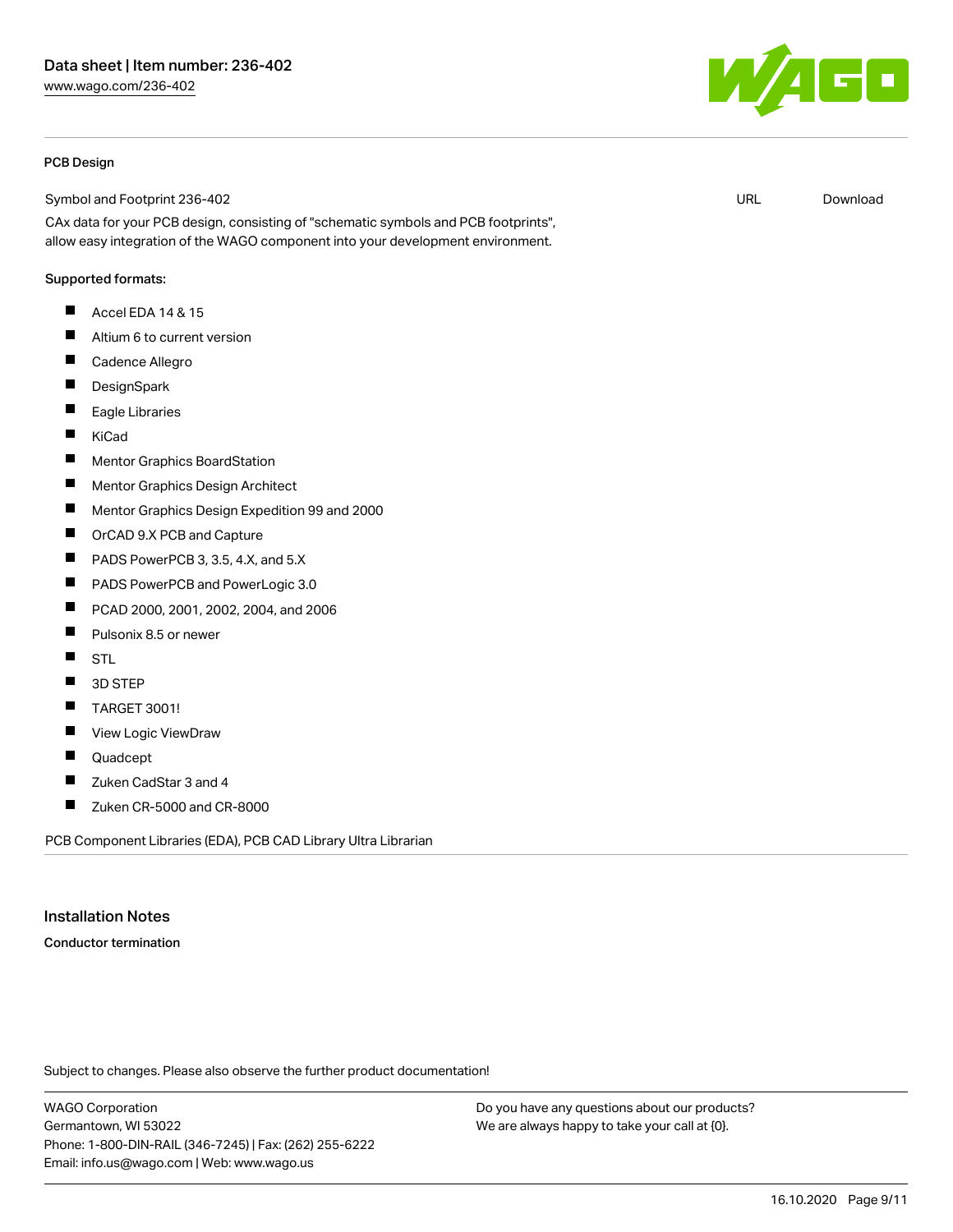## Data sheet | Item number: 236-402 [www.wago.com/236-402](http://www.wago.com/236-402)





Inserting a conductor via 3.5 mm screwdriver.



screwdriver.

Inserting a conductor via 3.5 mm Inserting a conductor via operating tool.

Screwdriver actuation parallel to conductor entry.

Screwdriver actuation perpendicular to conductor entry.



Compared to standard screwdrivers, these operating tools are far more convenient for wiring PCB terminal strips at factory.

Installation

Subject to changes. Please also observe the further product documentation!

WAGO Corporation Germantown, WI 53022 Phone: 1-800-DIN-RAIL (346-7245) | Fax: (262) 255-6222 Email: info.us@wago.com | Web: www.wago.us